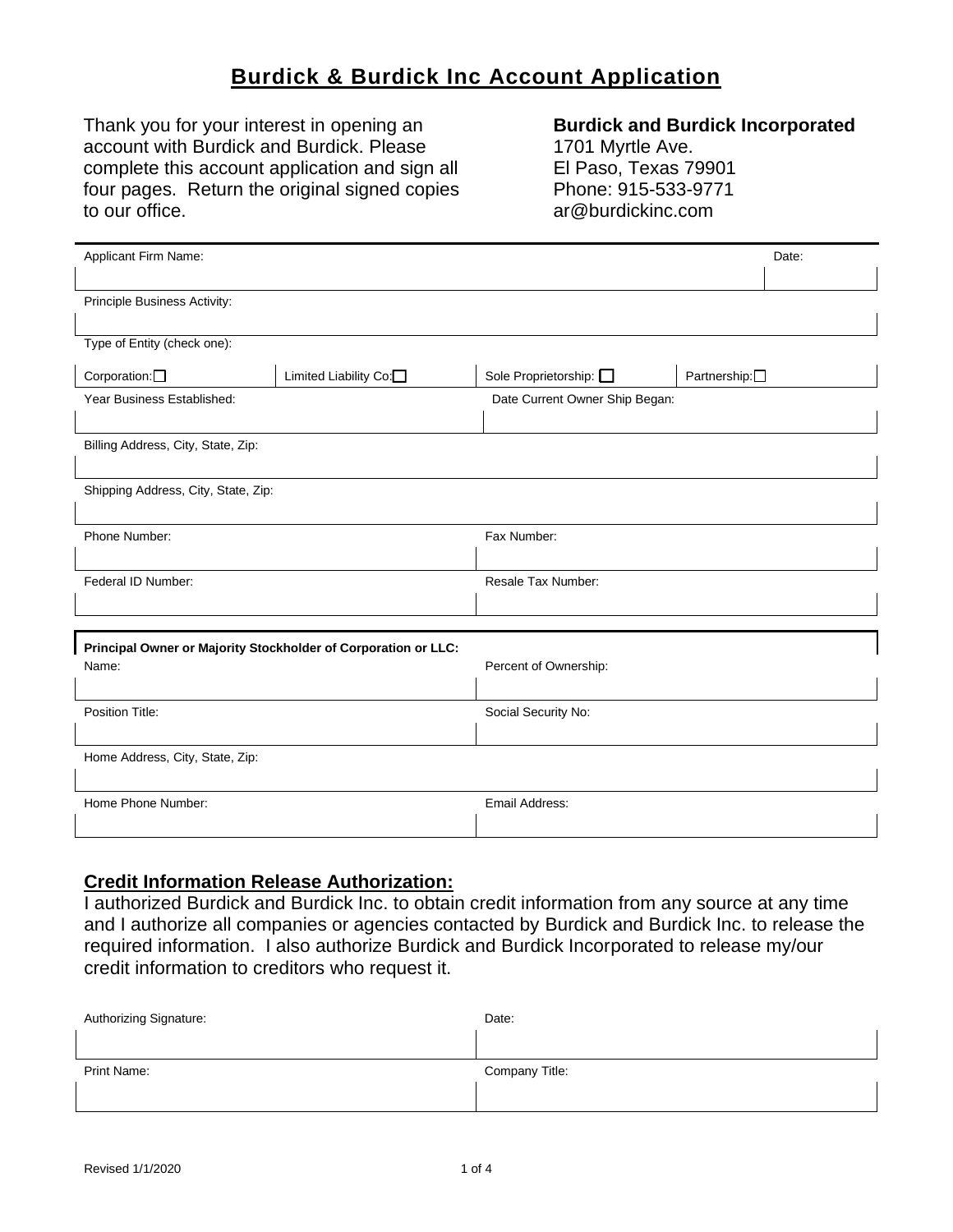| <b>Bank References:</b>                             |                          |
|-----------------------------------------------------|--------------------------|
| Bank Name:                                          | Account Number:          |
|                                                     |                          |
| Mailing Address, City, State, Zip:                  |                          |
|                                                     |                          |
| Phone Number:                                       | Fax Number:              |
|                                                     |                          |
| <b>Bank Officer:</b>                                | Dun & Bradstreet Number: |
|                                                     |                          |
|                                                     |                          |
| <b>Trade References:</b>                            |                          |
| Company Name:                                       |                          |
|                                                     |                          |
| Address, City, State, Zip:                          |                          |
|                                                     |                          |
| Phone Number:                                       | Fax Number               |
|                                                     |                          |
|                                                     |                          |
| Company Name:                                       |                          |
|                                                     |                          |
| Address, City, State, Zip:                          |                          |
|                                                     |                          |
| Phone Number:                                       | Fax Number:              |
|                                                     |                          |
| Company Name:                                       |                          |
|                                                     |                          |
| Address, City, State, Zip:                          |                          |
|                                                     |                          |
| Phone Number:                                       | Fax Number:              |
|                                                     |                          |
|                                                     |                          |
| Who to Contact for Payment if different from above: |                          |
| Firm Name:                                          | Individual Name:         |
|                                                     |                          |
| Address, City, State, Zip:                          |                          |
|                                                     |                          |
| Phone Number:                                       | Fax Number:              |
|                                                     |                          |
|                                                     |                          |
| <b>Other Partners or Stockholders:</b>              |                          |
| Name:                                               | Percent of Ownership:    |
|                                                     |                          |
|                                                     |                          |
| Name:                                               | Percent of Ownership     |
|                                                     |                          |
| The above information is true and correct.          |                          |
| Authorizing Signature:                              | Date:                    |
|                                                     |                          |
|                                                     |                          |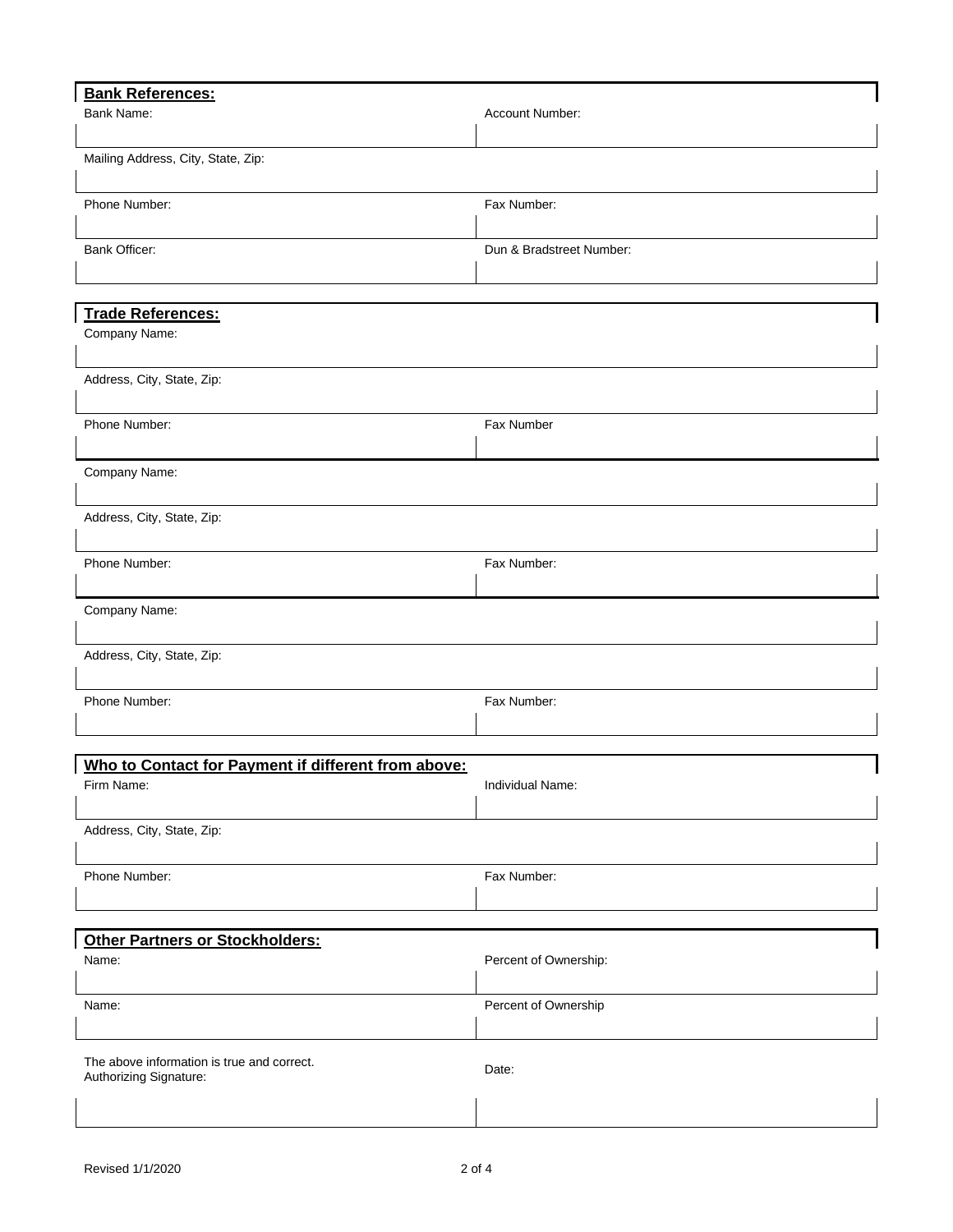## **Credit Agreement**

For the purpose of obtaining trade credit from Burdick and Burdick Incorporated, a Texas corporation ("Seller"), in connection with goods purchased by the undersigned applicant (the "Applicant") from Seller, the Applicant provides the information in this credit application to Seller, which the Applicant certifies as true and accurate in all respects and agrees to all terms and conditions set forth in this application. The Applicant agrees to immediately notify Seller in writing of any changes to the information provided by the Applicant herein.

Seller may determine to terminate the extension of trade credit to Applicant at any time, in its sole and complete discretion.

All invoices not paid within the stated terms of the individual invoice, (in default, thirty (30) days from the date of invoice) are subject to the maximum legal interest per month, retroactive to the date of invoice. Any payments received from Applicant will be applied to accumulated interest charges and/or collection cost before any payments are applied to invoices regardless of any instructions to the contrary.

In the event of any legal action or legal proceeding brought in connection with any amount due to Seller from Applicant, Seller shall be entitled to receive from the other party, in addition to any relief that may be granted, the reasonable attorneys' fees and costs (including, but not limited to, court costs, filing fees, and expert fees, among other costs) incurred in the action or proceeding, along with any reasonable attorneys' fees and costs incurred to collect any amount awarded in connection with any such action or proceeding.

If the Applicant is a limited partnership, corporation or limited liability company, Seller may require one or more individuals that own or are affiliated with the Applicant to sign a Personal Guaranty, in the form set forth in this Application. Any such guarantor agrees that he or she will be personally and individually liable for any indebtedness owed by the Applicant to Seller

Applicant hereby authorizes Seller to investigate Applicant's credit and financial responsibility without limit. Applicant further authorizes all companies or agencies contacted, listed or not, to release the required information to Seller. Applicant further authorizes Seller to update this information whenever Seller deems it necessary.

This agreement shall be effective when signed below or in counterpart, a photocopy, facsimile, electronic or other copies shall have the same effect for all purposes as an inksigned original.

As a dully authorized principal of the Applicant Company, I hereby agree to all of Seller's terms and conditions and warrant that all of the information supplied on this credit application to be true and correct.

| <b>Applicant Company Name:</b> |        |
|--------------------------------|--------|
|                                |        |
| Authorizing Signature:         | Date:  |
|                                |        |
| Print Name:                    | Title: |
|                                |        |